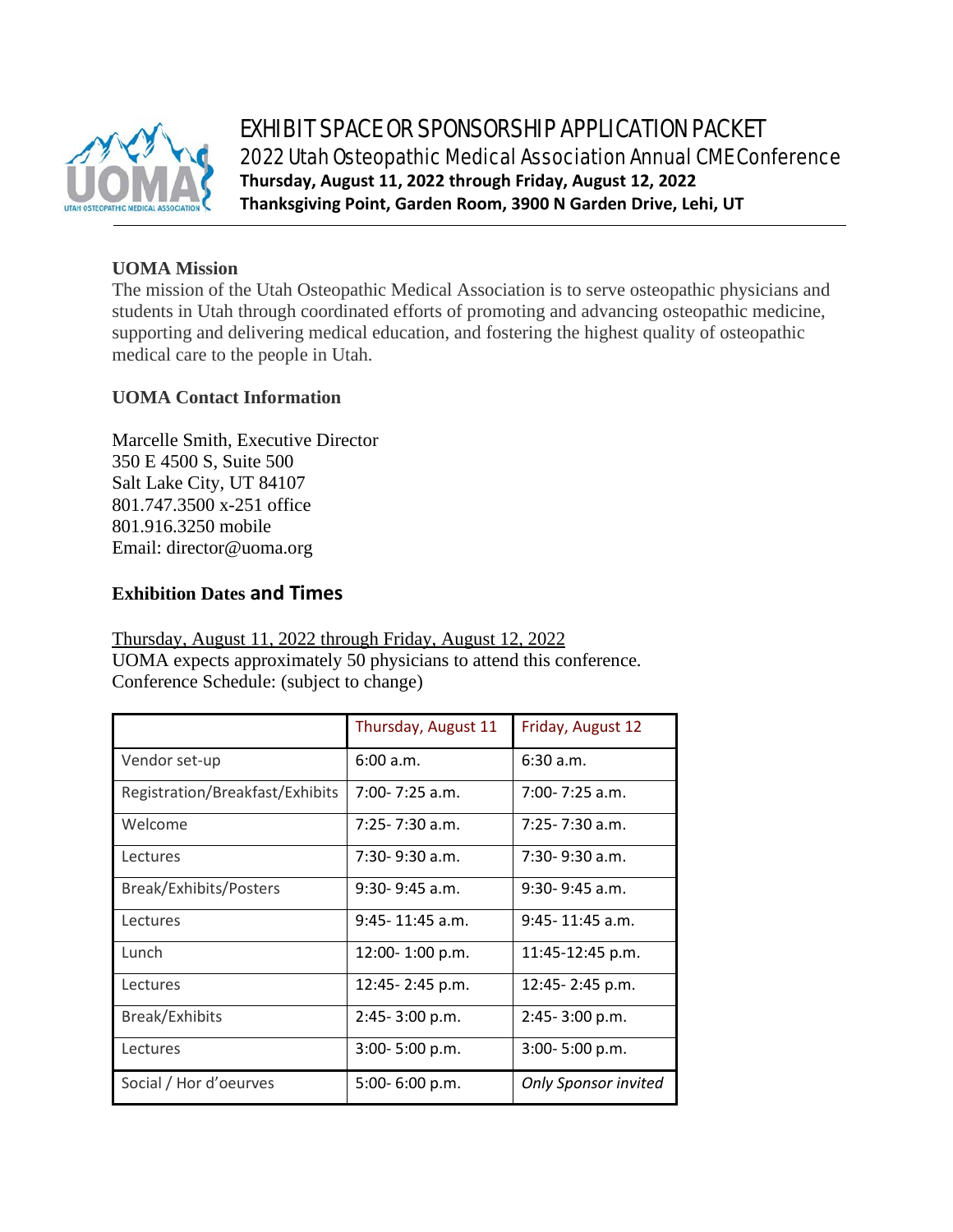

#### **Rules**

These rules and regulations governing the exhibits under the auspices of the Utah Osteopathic Medical Association (UOMA) and Thanksgiving Point are part of the agreement for space.

#### **Exhibit equipment**

All tabletops are 6'. Additional needs are to be provided by the exhibitor or requested through UOMA on the application form. Electrical outlets may be limited, so special requests should be specified on the application. Wireless internet is available. (Caution: Best not to rely on wireless internet for your exhibit.)

#### **Exhibit space location**

Preference for location will be based upon receipt of application with payment and choices. Deadline for submission of application is August 1, 2022. UOMA cannot guarantee that space will still be available after that date.

#### **Cancellation/failure to occupy**

In the event an exhibitor cancels its participation, refunds will be made as follows: 50% refund for cancellations on or prior to July 26, 2022; no refund after July 27, 2022. Any space not occupied will be forfeited by exhibitor without refund.

#### **Use of space**

Exhibitors shall arrange their exhibits so that they do not obstruct other exhibits. Aisles must be kept clear. Safety and fire exits and equipment must be left accessible and in full view at all times.

#### **Liability**

It is mutually agreed that the UOMA shall not be liable to an exhibitor for any damage to or loss or destruction of an exhibit or the property of an exhibitor or injuries to his/her person resulting from any cause. All claims for any such loss, damage or injury are expressly waived by the exhibitor.

#### **Security**

UOMA shall exercise reasonable care for the protection of exhibitors' materials and displays. Beyond this, UOMA, or any office, director or staff member thereof will not be responsible for the safety of the property or the exhibitor from any cause.

#### **Restrictions**

UOMA reserves the right to prohibit any display or exhibit or any part of a proposed exhibit which it judges not suitable or in accordance with acceptable professional ethics.

#### **Hotel Accommodations**

Venue is not a hotel, and exhibitor is responsible for their own hotel accommodations, if applicable.

### **Attendee List**

Attendee lists will not be provided, but exhibitor may collect information from the attendee upon their consent.

#### **Noise**

Public address, sound-producing, and amplifying devices that project sound (i.e., music, singing) beyond the exhibitor's space is prohibited.

#### **Food and beverage**

Exhibitors may dispense bite-size snacks/candy from their exhibit. Break food will be set in or near the exhibit area. (See floor plan map.)

#### **Floor prizes**

Floor prizes may be given from private drawings at any of the exhibits. Exhibitor is responsible for type of prizes and their delivery. UOMA cannot guarantee that prize winners are qualified potential buyers of exhibit goods and services.

#### **Shipping/storage**

Shipping and storage of exhibit items should be avoided. If necessary, specific questions regarding shipping and storage should be directed to the hotel/event location. The exhibitor agrees to ship all articles at his/her own risk and expense.

#### **Setup of exhibits**

Exhibits may be set up starting at 6:00 a.m. on Thursday, August 11, 2022. Because attendees begin arriving about 7 a.m., exhibitor is encouraged to have exhibits ready for review by that time. UOMA Executive Director will be available on-site to help with any last-minute needs.

#### **Exhibit hours**

See attached schedule.

#### **Removal of exhibits**

Booths must be dismantled no later than 5:00 p.m. on Friday, August 12, 2022.

#### **Rights of trade show management**

Should any emergency arise, of any nature, prior to the opening show date which would prevent its scheduled opening (destruction or damage to the exhibit area by fire, wind storm, strikes, acts of God, etc., or a declaration of any emergency by the Government), it is expressly agreed that UOMA may retain as much of the payment for exhibit space as is necessary to cover the expenses incurred by UOMA up to the time of such emergency. All points not covered by these rules are subject to the judgement of UOMA.